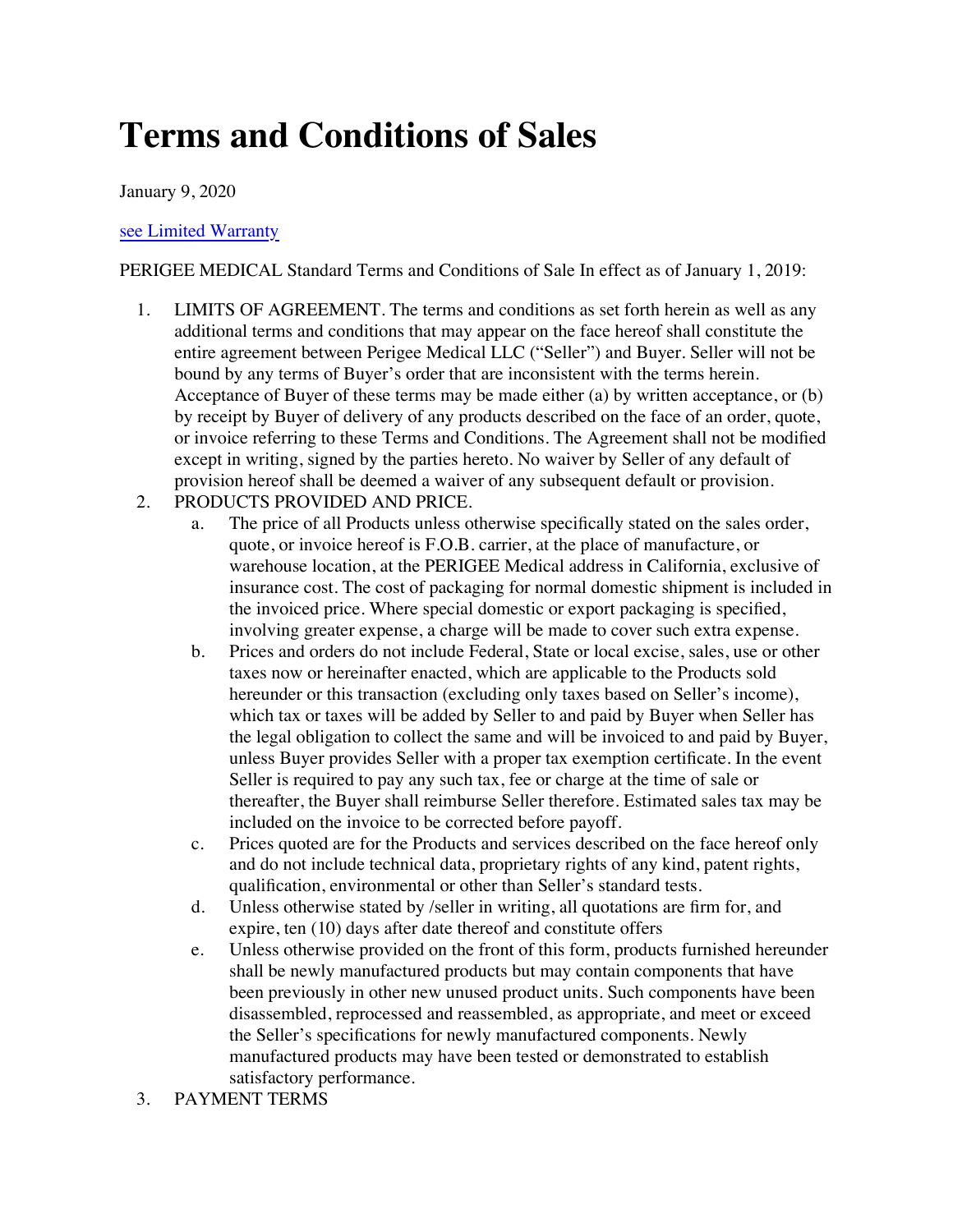- a. Unless otherwise stated on the front of this form, the terms of the sale are balance due prior to shipment. Seller reserves the right to require alternative payment terms, including, without limitation, sight draft, letter of credit or payment in advance. All payments shall be made to Seller at its principal office in San Francisco, California, or such other office as designated on the face hereof. Interest accrues on overdue invoices at the rate of 1.5% per month, but not more than the amount allowed by law, on the unpaid balance from the original due date of the invoice. Payment shall not be withheld for delay in installation if at Buyer's request, nor for delay in delivery or required documentation unless a separate price is stated therefore, and only to the extent of the prices stated.
- b. All orders are subject to, and the obligation of Seller to make deliveries is subject to, the right of the Seller as provided in paragraph 6, to require of the Buyer payment of all or any part of the purchase price in advance of delivery or to make shipment C.O.D. If the Buyer fails to make advance payment when requested by Seller, or if the Buyer becomes delinquent in the payment of any sum due Seller (whether or not arising out of this order) or refuses to accept C.O.D. shipment, then Seller shall have the right, in addition to any other remedy to which it may be entitled in law or equity, to cancel the sales order, refuse to make further deliveries, and declare immediately due and payable all unpaid amounts for goods previously delivered to the Buyer. Partial shipments made under any order shall be treated as a separate transaction and payment thereof shall be made accordingly. However, in the event of any default by Buyer, Seller may decline to make further shipments without in any way affecting its rights under such order.
- c. Seller reserves a purchase money security interest in the Products sold hereunder and the proceeds thereof, in the amount of the purchase price. In the event of default by Buyer on any of its obligations to Seller. Seller will have the right to repossess the goods sold hereunder without liability to Buyer. In such event, Buyer agrees to make the Products available to Seller so that Seller can repossess them without a breach of the peace. This security interest will be satisfied by payment in full. A copy of the invoice may be filed with appropriate authorities at any time as a financing statement and/or chattel mortgage to perfect Seller's security interest. Buyer shall cooperate fully with Seller to execute such other documents and to accomplish such filings and/or recordings thereof as Seller may deem necessary for the protection of Seller's interests in the Products furnished hereunder.
- 4. TRANSPORTATION AND RISK LOST. Unless otherwise agreed to in writing by Seller, all transportation shall be at the expense of Buyer, Seller reserving the right to ship Products freight collect and to select the means of transportation and routing. Unless otherwise advised, Seller may insure to full value of the Products or declare full value thereof to the transportation company at the time of delivery and all such freight and insurance costs shall be for Buyer's account. Risk of loss or damage shall pass to Buyers upon delivery of the Products to the transportation company at the FOB point, whether or not installation is provided by or under supervision of Seller. Seller may at its option obtain insurance for it's Products covering their delivery to Buyer and Buyer agrees to reimburse Seller for the cost of providing such insurance. If buyer has not been notified of the existence of insurance coverage and provides their own insurance for such shipment Seller will waive their insurance charge. Confiscation or destruction of, or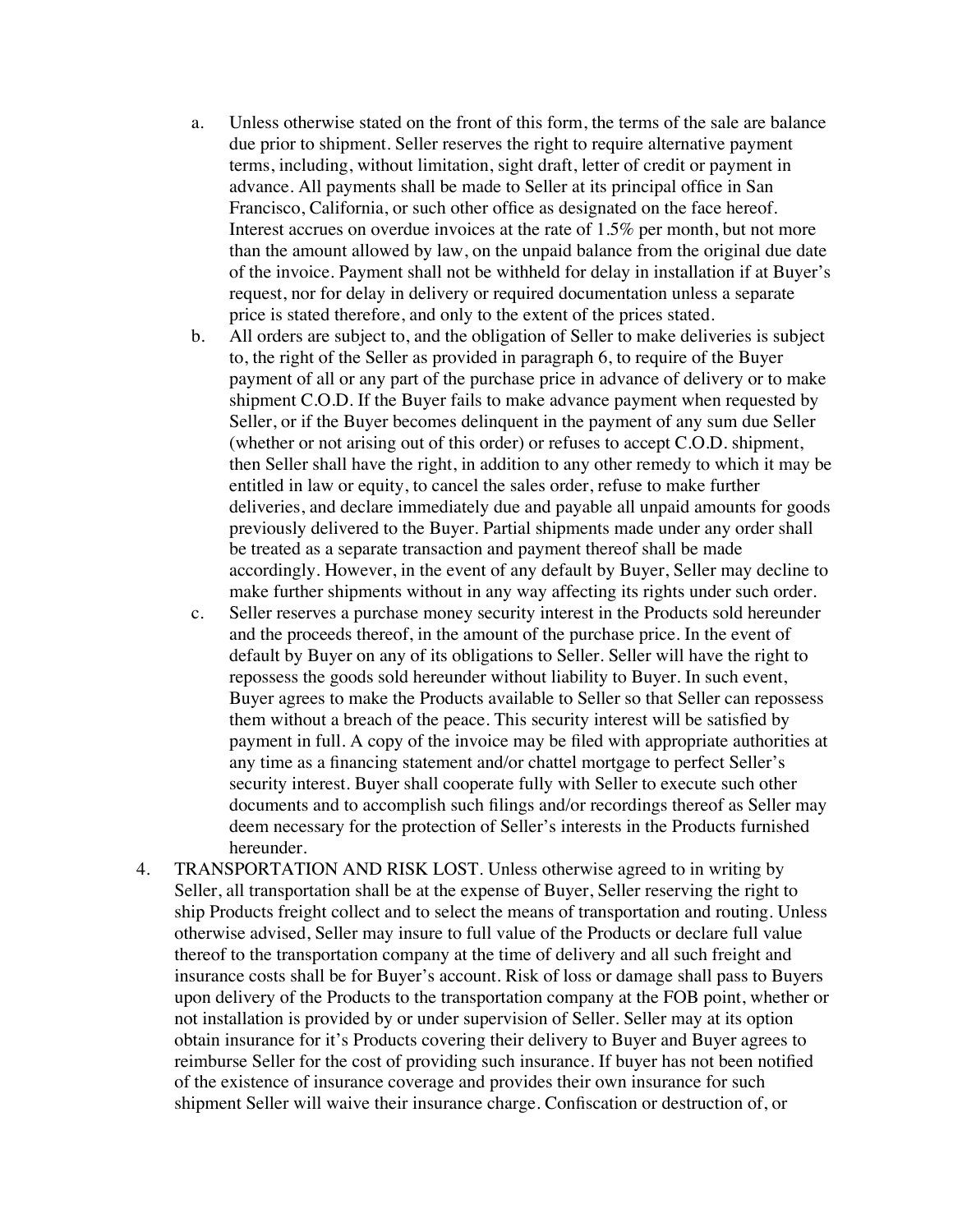damage to Products shall not release, reduce or in any way affect the liability of Buyer therefore. Notwithstanding any defect or nonconformity, or any other matter, such risk of loss shall remain in Buyer until the Products are returned at Buyer's expense to such place as Seller may designate in writing. Buyer, at its expense, shall fully insure Products against all loss or damage until Seller has been paid in full therefore, or the Products have been returned, for whatever reason to Seller.

- 5. SHIPMENT. Seller will attempt to meet shipment schedules. However, any shipment quotation or forecast on an order acknowledgement is only an estimate of the time required to make shipment and Seller will not assume liability, consequential or otherwise, because of any delay or failure to deliver all or any part of any order for any reason, including its active or passive negligence. Seller reserves the right to allocate inventories and current production in any way it deems desirable.
- 6. INSPECTION AND ACCEPTANCE. The Buyer shall have the right to inspect the goods upon tender of delivery. Failure of the Buyer to inspect the goods and give written notice to the Seller of any alleged defect or nonconformity within ten (10) days after tender of delivery shall constitute an irrevocable acceptance by Buyer of the goods delivered to him; provided that goods for which Seller agrees in writing to provide installation by its personnel, shall be deemed accepted by Buyer of the goods delivered to him; upon completion by Seller of its applicable acceptance tests or execution of Seller's acceptance by Buyer. Notwithstanding the foregoing, use of any such goods by Buyer, its agents, employees or licensees, for any purpose after delivery thereof, shall constitute acceptance of goods by Buyer.
- 7. RETURNS.
	- a. The Products may not be returned to Seller without first obtaining Sellers consent. The requests for return and credit must be filed with and shall include purchase order number, approximate date shipped and any and all other identifying numbers (such as invoice number, date of invoice, P.O. numbers, etc). Each request for return of Products for credit should state the type and quantity of goods, the part numbers and the reasons for the return. If return authorization is granted, Products shall be returned in a clean, well--packaged condition. No credit allowance on defectives will be made and no replacement for defectives will be shipped in any event, unless the alleged defectives are, among other things, established to Seller's satisfaction after suitable testing and inspection by Seller.
	- b. Returns from Rentals or loaned times must include all non-consumable accessories. Allowance will be made for normal wear and tear of the rental period. Renter agrees that all damage other than that covered under warranty will be charged to the Renter from credit authorization on file or deducted from any deposit. Renter agrees that consumable items cannot be returned for credit.
- 8. TERMINATIONS. Any order for a standard Product with a published price accepted by Seller and terminated by Buyer within 10 days prior to shipment, may be subject to a termination charge of not less than ten percent (10%) of the order value to cover costs or processing and order-handling; thereafter no such order may be terminated except by mutual agreement in writing. No order for non--standard products or products without a published price may be terminated by Buyer except by mutual agreement in writing. Terminations by mutual agreement are subject to the following conditions:
	- a. Buyer will pay, at applicable contract prices, for all Products that are completely manufactured and allocatable to Buyer at the time of Seller's receipt of notice of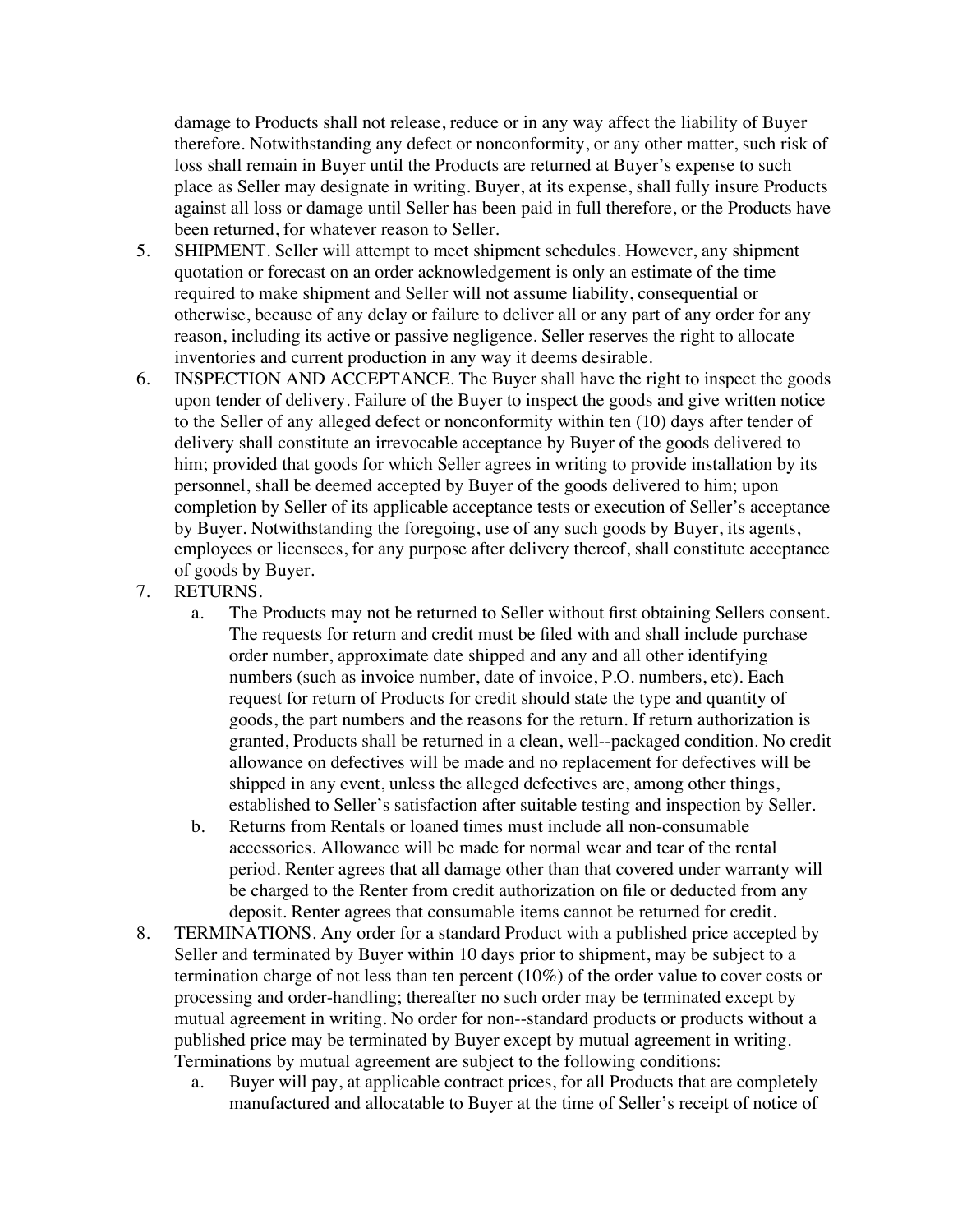termination;

- b. Buyer will pay all costs, direct and indirect, which may have been incurred by Seller with regard to Products which have not been completely manufactured at the time of Seller's receipt of notice of termination, plus a pro rata portion of the normal profit on the contract;
- c. Buyer will pay a termination charge on all other Products affected by the termination.Seller's normal accounting practices shall be used to determine costs and other charges. To reduce termination charges, Seller will divert completed parts, material or work--in-- progress from terminated contracts to other customers whenever, in the Seller's sole discretion, it is practicable to do so. In the event of a termination, Buyer will have no rights in partially completed goods.
- 9. SELLER'S RIGHTS TO SUBCONTRACT. Seller may subcontract any portion of the work on any item subject to this Agreement, but Seller's obligations and rights hereunder shall not thereby be limited or affected.
- 10. BANKRUPTCY OR INSOLVENCY OF BUYER. If the financial condition of the Buyer at any time is such as to give Seller in its judgment, reasonable grounds for insecurity concerning Buyer's ability to perform its obligations under this agreement, Seller may:
	- a. by notice in writing to Buyer, cancel this agreement, without judicial intervention or declaration of default of Buyer and without prejudice to any right or remedy which may have accrued or may accrue thereafter to Seller,
	- b. require full or partial payment in advance and suspend any further deliveries (or continuance of the work, to be performed by Seller) until such payment has been received or
	- c. make shipments C.O.D.
- 11. EQUAL OPPORTUNITY. Perigee Medical LLC certifies that it has developed and has on file affirmative action programs as required by the rules and regulations of Executive Order 11246, as amended, and 41 C.F.R. Chapter 60--2.2, issued by the Department of Labor. In addition, Perigee Medical LLC is in full compliance with section 503 of the Rehabilitation Act of 1973 and section 402 of the Vietnam Era Veterans Readjustment Assistance Act of 1974.
- 12. ERRORS. Stenographic and clerical errors are subject to correction.
- 13. APPLICABLE LAW; JURISDICTION AND VENUE. The laws of the State of California will govern this agreement (or, if there is exclusive federal jurisdiction, the United States District Court for the Northern District of California) will have exclusive jurisdiction and venue over any dispute arising out of this agreement, and Buyer hereby consents to the jurisdiction of such courts.
- 14. LIMITATION OF LIABILITY.
	- a. Seller will not be liable for any loss, damages or penalty resulting from delay in delivery of the Products when such delay is due to causes beyond the reasonable control of Seller, including without limitation, supplier delay, fore majeure, act of God, labor unrest, fire, explosion or earthquake. In any such event, the delivery date will be deemed extended for a period equal to the delay.
	- b. SELLER'S LIABILITY UNDER, FOR BREACH OF, OR ARISING OUT OF THIS AGREEMENTAND/OR SALE WILL BE LIMITED TO REPAIR OR REPLACEMENT OF ANY DEFECTIVE PRODUCTS OR A REFUND OF THE PURCHASE PRICE OF THE PRODUCTS, AT SELLER'S SOLE OPTION. AS SET FORTH IN PARAGRAPH 9 ABOVE, IN NO EVENT WILL SELLER BE